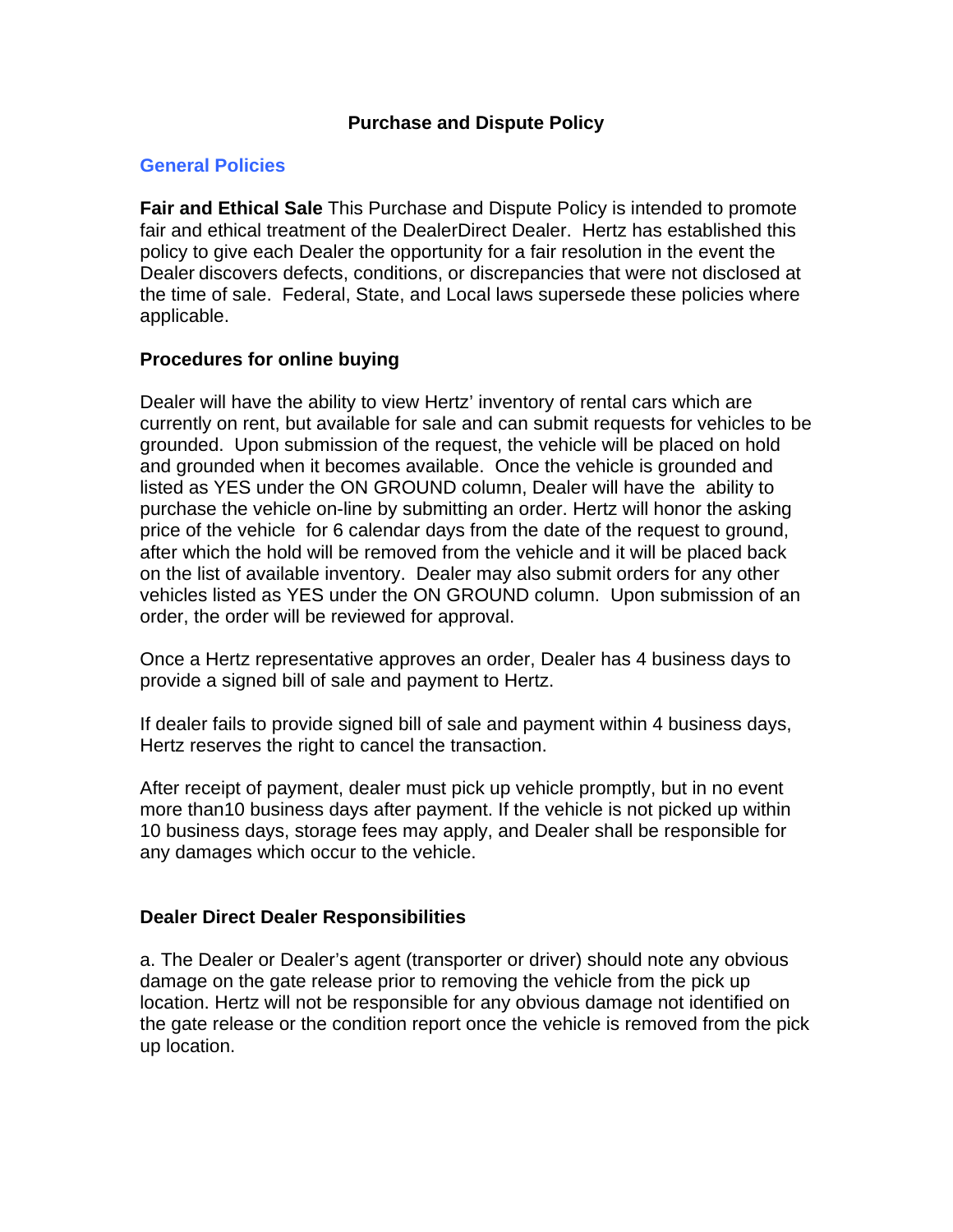b. If Dealer's agent picks up the vehicle, Dealer will inspect the vehicle immediately upon arrival at Dealer's location. The Dealer must verify Hertz's representations and notify Hertz immediately of any discrepancies within the time frame as stated in this policy. Dealer will verify odometer reading upon arrival at Dealer's location. Mileage must be the same as when purchased if claiming for inoperable odometer.

# **Resolution Guidelines**

Defects, conditions, and discrepancies that were not disclosed in the vehicle description may be submitted by the Dealer through Hertz's dispute procedure provided that Dealer has picked up the vehicle and submitted the dispute on a timely basis.

In order for a dispute to be considered, the defects, conditions, or discrepancies must be listed on Hertz's Dispute Form/documents and reported to the Hertz Dealer Direct Representative within 2 business days of the date of the gate release of the vehicle, and in no event more than 12 business days from the date of payment for the vehicle. Pictures and repair estimates must be provided within 5 business days following submission of the claim or the dispute will be closed.

**Process** – Hertz will inspect only the defect(s) which are shown on the Dispute Form/documents and submitted on a timely basis. Each vehicle transaction is allowed one chance at mechanical, electrical, or cosmetic dispute. The decision of Hertz is final and binding upon Dealer.

If a price adjustment is made and accepted, vehicle becomes "AS-IS" property of the Dealer, and is not subject to any further resolution for mechanical, electrical, or cosmetic defects or adjustments.

If Hertz agrees to accept the return of the vehicle, the vehicle along with its properly endorsed title must be returned to Hertz at the original pick up location or an alternative location at Hertz discretion in the same or better condition than when purchased. A vehicle is not considered returned until received, inspected, and approved for return by Hertz. There will be a charge for excessive mileage on a returned vehicle of \$.15 for every mile in excess of 300 miles over the mileage on the odometer at the time of sale.

#### **Exclusions**:

a. **Noise and Inherent Conditions:** No dispute can be based on noises or conditions that are inherent or typical to a particular model or manufacturer,